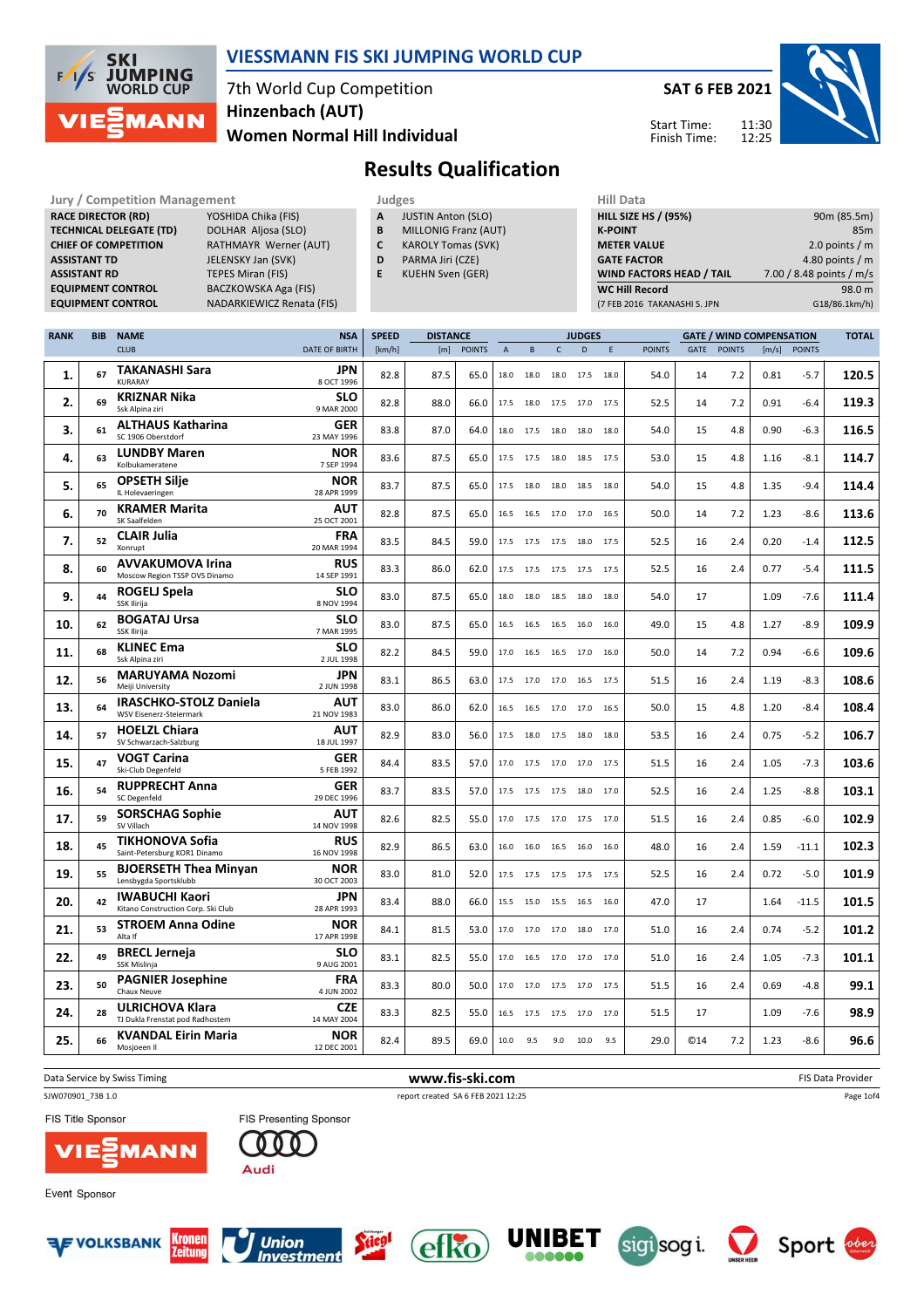

7th World Cup Competition Women Normal Hill Individual Hinzenbach (AUT)

SAT 6 FEB 2021

Start Time: Finish Time:



# Results Qualification

| <b>RANK</b>                 | <b>BIB</b> | <b>NAME</b>                                                    | <b>NSA</b>                | <b>SPEED</b> | <b>DISTANCE</b> |               |                           |                          |              | <b>JUDGES</b>  |      |               |      | <b>GATE / WIND COMPENSATION</b> |       |               | <b>TOTAL</b> |
|-----------------------------|------------|----------------------------------------------------------------|---------------------------|--------------|-----------------|---------------|---------------------------|--------------------------|--------------|----------------|------|---------------|------|---------------------------------|-------|---------------|--------------|
|                             |            | <b>CLUB</b>                                                    | <b>DATE OF BIRTH</b>      | [km/h]       | [m]             | <b>POINTS</b> | $\boldsymbol{\mathsf{A}}$ | B                        | $\mathsf{C}$ | D              | F    | <b>POINTS</b> | GATE | <b>POINTS</b>                   | [m/s] | <b>POINTS</b> |              |
| 25.                         | 48         | <b>MALSINER Jessica</b><br>S.C. GARDENA RAIFFEISEN GHERDEINA A | ITA<br>23 SEP 2002        | 83.6         | 81.5            | 53.0          | 16.0                      | 16.0                     |              | 16.5 16.5 17.0 |      | 49.0          | 16   | 2.4                             | 1.12  | $-7.8$        | 96.6         |
| 27.                         | 36         | <b>RAUTIONAHO Jenny</b><br>Ounasyaaran Ski club                | <b>FIN</b><br>26 JUL 1996 | 82.9         | 81.0            | 52.0          | 17.0                      | 17.0                     |              | 17.5 17.5 17.0 |      | 51.5          | 17   |                                 | 1.18  | $-8.3$        | 95.2         |
| 28.                         | 31         | <b>HARALAMBIE Daniela</b><br>CS Dinamo Buc-Centrul Sportiv Bv  | <b>ROU</b><br>14 AUG 1997 | 83.4         | 81.0            | 52.0          | 17.0                      | 17.0 17.0 16.5 17.5      |              |                |      | 51.0          | 17   |                                 | 1.16  | $-8.1$        | 94.9         |
| 29.                         | 34         | <b>TWARDOSZ Anna</b><br>AZS AWF Katowice                       | POL<br>12 APR 2001        | 83.3         | 82.0            | 54.0          | 17.0                      | 17.5                     |              | 17.5 17.5 17.5 |      | 52.5          | 17   |                                 | 1.67  | $-11.7$       | 94.8         |
| 30.                         | 51         | <b>EDER Lisa</b><br>SK Saalfelden                              | AUT<br>12 AUG 2001        | 83.4         | 78.0            | 46.0          | 16.5                      | 16.5                     |              | 17.0 17.0 16.5 |      | 50.0          | 16   | 2.4                             | 0.53  | $-3.7$        | 94.7         |
| 31.                         | 41         | <b>SETO Yuka</b><br>Hokkaido High-Tech Athlete Club            | <b>JPN</b><br>22 FEB 1997 | 84.2         | 80.0            | 50.0          | 17.5                      | 17.0                     |              | 17.0 17.5 17.5 |      | 52.0          | 17   |                                 | 1.06  | $-7.4$        | 94.6         |
| 32.                         | 38         | <b>KYKKAENEN Julia</b><br>KL SkiJumping Team                   | <b>FIN</b><br>17 APR 1994 | 83.1         | 77.0            | 44.0          | 16.5                      | 17.0                     |              | 17.0 17.5 17.0 |      | 51.0          | 17   |                                 | 0.35  | $-2.5$        | 92.5         |
| 32.                         | 4          | <b>WIEGELE Hannah</b><br>Sv Achomitz-zahomc                    | AUT<br>22 SEP 2001        | 83.0         | 78.5            | 47.0          | 16.5                      | 17.0                     | 17.0 17.0    |                | 17.0 | 51.0          | 17   |                                 | 0.79  | $-5.5$        | 92.5         |
| 34.                         | 27         | <b>RAJDA Kinga</b><br><b>AZS AWF Katowice</b>                  | POL<br>22 DEC 2000        | 83.0         | 79.5            | 49.0          |                           | 17.0 17.0 17.0 17.5 17.5 |              |                |      | 51.5          | 17   |                                 | 1.26  | $-8.8$        | 91.7         |
| 35.                         | 30         | <b>KOMAR Katra</b><br>Ssk Bohini                               | slo<br>16 MAY 2001        | 82.9         | 79.5            | 49.0          | 17.0                      | 17.0                     |              | 17.0 17.0 17.5 |      | 51.0          | 17   |                                 | 1.34  | $-9.4$        | 90.6         |
| 36.                         | 40         | <b>GOERLICH Luisa</b><br>WSV 08 Lauscha                        | <b>GER</b><br>21 DEC 1998 | 83.3         | 76.5            | 43.0          |                           | 16.5 16.5                |              | 16.5 16.5 17.0 |      | 49.5          | 17   |                                 | 0.43  | $-3.0$        | 89.5         |
| 36.                         | 37         | <b>INDRACKOVA Karolina</b><br>Jkl Desna                        | <b>CZE</b><br>26 AUG 1997 | 82.8         | 78.0            | 46.0          | 16.5                      | 16.0                     |              | 17.0 17.5 17.0 |      | 50.5          | 17   |                                 | 1.00  | $-7.0$        | 89.5         |
| 38.                         | 33         | <b>MUEHLBACHER Julia</b><br><b>ASVOE SC Hoehenart</b>          | AUT<br>2 AUG 2004         | 83.0         | 77.5            | 45.0          |                           | 16.5 17.0 16.5 17.0 17.0 |              |                |      | 50.5          | 17   |                                 | 0.90  | $-6.3$        | 89.2         |
| 39.                         | 35         | <b>PROKOPIEVA Kristina</b><br>Sdushor Aist uor1                | <b>RUS</b><br>16 JUL 2000 | 83.3         | 77.5            | 45.0          | 16.5                      | 16.5                     | 16.5 17.0    |                | 16.5 | 49.5          | 17   |                                 | 0.89  | $-6.2$        | 88.3         |
| 40.                         | 13         | <b>SANKEY Logan</b><br>Steamboat Springs Winter Sports Clu     | <b>USA</b><br>28 MAY 1998 | 83.5         | 76.5            | 43.0          |                           | 16.5 17.0 17.0 17.0 16.5 |              |                |      | 50.5          | 17   |                                 | 0.79  | $-5.5$        | 88.0         |
|                             |            |                                                                |                           |              |                 |               |                           |                          |              |                |      |               |      |                                 |       |               |              |
| <b>Not Qualified</b><br>41. | 29         | <b>REISCH Agnes</b><br>Wsv Isny                                | <b>GER</b><br>11 OCT 1999 | 84.2         | 75.5            | 41.0          |                           | 16.5 17.0 17.0 16.5 17.0 |              |                |      | 50.5          | 17   |                                 | 0.53  | $-3.7$        | 87.8         |
| 42.                         | 39         | <b>SEYFARTH Juliane</b><br>WSC 07 Ruhla                        | <b>GER</b><br>19 FEB 1990 | 83.2         | 74.5            | 39.0          | 16.5                      | 16.5                     |              | 17.0 16.5 17.0 |      | 50.0          | 17   |                                 | 0.18  | $-1.3$        | 87.7         |
| 43.                         | 32         | <b>SHPYNEVA Anna</b><br>Saint-Petersburg Sdusshor              | <b>RUS</b><br>3 JAN 2002  | 82.5         | 75.5            | 41.0          | 16.5                      | 16.5                     |              | 16.5 16.5 16.5 |      | 49.5          | 17   |                                 | 0.65  | -4.5          | 86.0         |
| 44.                         | 23         | <b>STRATE Abigail</b><br>Altius Nordic club                    | CAN<br>22 FEB 2001        | 83.4         | 76.0            | 42.0          | 16.5                      | 16.5                     |              | 17.0 16.5 16.5 |      | 49.5          | 17   |                                 | 0.90  | $-6.3$        | 85.2         |
| 45.                         | 43         | <b>MAKHINIA Irma</b><br>Gbu Csp sochi                          | <b>RUS</b><br>6 SEP 2002  | 83.6         | 79.5            | 49.0          | 16.0                      | 16.0                     | 16.5         | 16.0           | 16.0 | 48.0          | 17   |                                 | 1.74  | $-12.2$       | 84.8         |
| 46.                         | 3          | <b>MOHARITSCH Vanessa</b><br>Sc Hoehenhart                     | AUT<br>16 OCT 2002        | 83.5         | 75.0            | 40.0          | 16.5                      | 16.5                     | 16.5         | 16.0           | 16.5 | 49.5          | 17   |                                 | 0.74  | $-5.2$        | 84.3         |
| 47.                         | 11         | <b>KARPIEL Kamila</b><br>AZS Zakopane                          | POL<br>25 NOV 2001        | 83.6         | 76.0            | 42.0          | 16.0                      | 16.5                     | 16.5         | 16.5           | 16.5 | 49.5          | 17   |                                 | 1.07  | -7.5          | 84.0         |
| 48.                         | 8          | <b>JONES Paige</b><br>Park City Ski and Snowboard              | <b>USA</b><br>30 AUG 2002 | 83.0         | 75.5            | 41.0          | 16.0                      | 16.5                     |              | 16.5 15.5 16.5 |      | 49.0          | 17   |                                 | 0.94  | $-6.6$        | 83.4         |
| 49.                         | 18         | <b>PTACKOVA Stepanka</b><br>Dukla Liberec                      | <b>CZE</b><br>18 MAR 2002 | 83.8         | 73.5            | 37.0          |                           | 15.5 16.0 16.5 17.0 16.5 |              |                |      | 49.0          | 17   |                                 | 0.77  | $-5.4$        | 80.6         |
| 50.                         | 58         | <b>ITO Yuki</b><br>Tsuchiya Home Ski Team                      | JPN<br>10 MAY 1994        | 83.5         | 72.5            | 35.0          |                           | 16.0 16.0 17.0 16.0 16.5 |              |                |      | 48.5          | 16   | 2.4                             | 1.02  | $-7.1$        | 78.8         |
| 51.                         | 20         | SZWAB Joanna<br>AZS Katowice                                   | <b>POL</b><br>17 FEB 1997 | 83.7         | 73.0            | 36.0          |                           | 16.0 15.5 16.5 16.0 16.5 |              |                |      | 48.5          | 17   |                                 | 0.89  | $-6.2$        | 78.3         |
| 52.                         | 12         | <b>AVOCAT GROS Oceane</b><br>Annemasse ASPTT                   | <b>FRA</b><br>23 APR 1997 | 83.4         | 71.5            | 33.0          |                           | 16.0 16.5 16.5 16.5 17.0 |              |                |      | 49.5          | 17   |                                 | 0.70  | $-4.9$        | 77.6         |
| 53.                         | 26         | PRZYBYLA Wiktoria<br>SSR LZS Sokol Szczyrk                     | <b>POL</b><br>2 OCT 2004  | 83.3         | 72.5            | 35.0          |                           | 16.5 16.0 16.0 16.0 16.5 |              |                |      | 48.5          | 17   |                                 | 0.97  | $-6.8$        | 76.7         |
| 54.                         | 14         | <b>KABLUKOVA Ksenia</b><br>Sdushor Start                       | <b>RUS</b><br>16 JUN 1998 | 83.4         | 73.0            | 36.0          |                           | 16.0 16.0 16.5 16.5 16.5 |              |                |      | 49.0          | 17   |                                 | 1.42  | $-9.9$        | 75.1         |
|                             |            |                                                                |                           |              |                 |               |                           |                          |              |                |      |               |      |                                 |       |               |              |

Data Service by Swiss Timing **EXECUTE 2008 WWW.fis-ski.com WWW.fis-Ski.com FIS Data Provider** 

SJW070901\_73B 1.0 report created SA 6 FEB 2021 12:25

Page 2of4

FIS Title Sponsor



Event Sponsor



**ANN** 









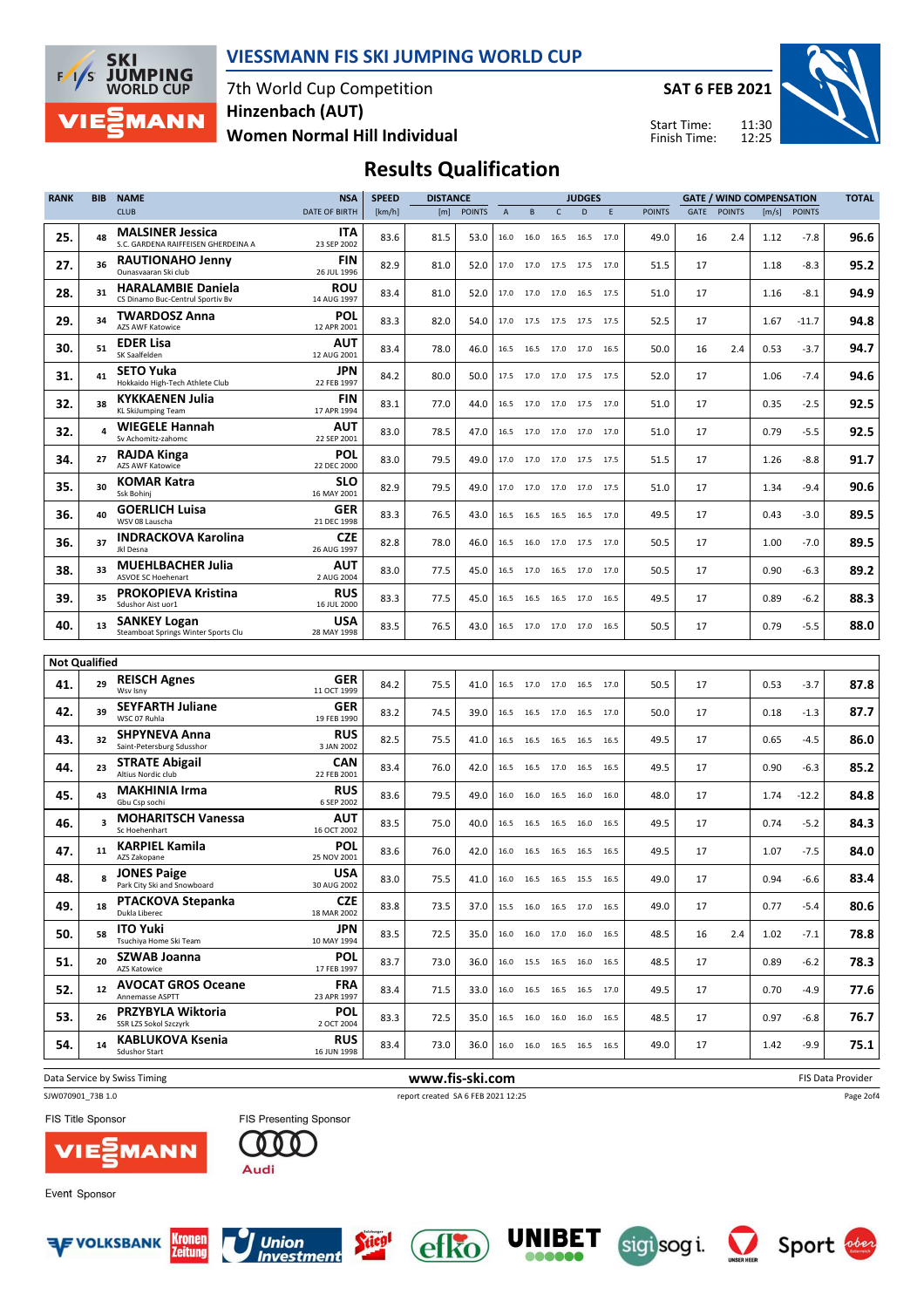

7th World Cup Competition Women Normal Hill Individual Hinzenbach (AUT)

SAT 6 FEB 2021

Start Time: Finish Time:



## Results Qualification

| <b>RANK</b>         | <b>BIB</b>               | <b>NAME</b>                                                    | <b>NSA</b>                | <b>SPEED</b>     | <b>DISTANCE</b> |               |                | <b>GATE / WIND COMPENSATION</b><br><b>JUDGES</b> |              |                |   |               |             | <b>TOTAL</b>  |      |              |      |
|---------------------|--------------------------|----------------------------------------------------------------|---------------------------|------------------|-----------------|---------------|----------------|--------------------------------------------------|--------------|----------------|---|---------------|-------------|---------------|------|--------------|------|
|                     |                          | <b>CLUB</b>                                                    | <b>DATE OF BIRTH</b>      | [km/h]           | [m]             | <b>POINTS</b> | $\overline{A}$ | B.                                               | $\mathsf{C}$ | D.             | F | <b>POINTS</b> | <b>GATE</b> | <b>POINTS</b> |      | [m/s] POINTS |      |
| 54.                 | $\overline{ }$           | <b>VOROS Virag</b><br>Koszegi SE                               | <b>HUN</b><br>12 JUL 1999 | 83.3             | 71.5            | 33.0          | 16.5           | 16.0                                             |              | 16.5 15.5 16.5 |   | 49.0          | 17          |               | 0.98 | $-6.9$       | 75.1 |
| 56.                 | 15                       | <b>HOFFMANN Anna</b><br>Blackhawk Ski Club                     | <b>USA</b><br>28 MAR 2000 | 83.7             | 70.0            | 30.0          |                | 15.5 15.5                                        |              | 15.5 15.0 16.0 |   | 46.5          | 17          |               | 0.63 | $-4.4$       | 72.1 |
| 57.                 | 10                       | <b>FORSSTROEM Susanna</b><br>Lahti Ski club                    | <b>FIN</b><br>19 APR 1995 | 83.2             | 69.5            | 29.0          |                | 16.0 15.5                                        |              | 16.0 15.5 16.5 |   | 47.5          | 17          |               | 0.79 | $-5.5$       | 71.0 |
| 58.                 | 21                       | <b>AMBROSI Martina</b><br>U.S. DOLOMITICA A.S.D.               | <b>ITA</b><br>7 APR 2001  | 83.1             | 70.0            | 30.0          | 16.0           | 15.5                                             |              | 16.5 16.0 16.5 |   | 48.5          | 17          |               | 1.15 | $-8.1$       | 70.4 |
| 59.                 | $\overline{\phantom{a}}$ | <b>ELLMAUER Katharina</b><br>WSV Bad Ischl-NTS-Oberoesterreich | <b>AUT</b><br>1 AUG 2000  | 83.6             | 70.5            | 31.0          |                | 16.0 16.0                                        |              | 16.0 16.0 16.5 |   | 48.0          | 17          |               | 1.25 | $-8.8$       | 70.2 |
| 60.                 | 17                       | <b>BELSHAW Annika</b><br>Steamboat Springs winter sports clu   | <b>USA</b><br>13 JUN 2002 | 83.0             | 68.5            | 27.0          |                | 16.0 15.5                                        |              | 16.5 16.0 16.0 |   | 48.0          | 17          |               | 0.96 | $-6.7$       | 68.3 |
| 61.                 | 25                       | <b>LUSSI Nina</b><br>New York Ski Ed Foundation                | <b>USA</b><br>29 MAR 1994 | 83.7             | 68.5            | 27.0          | 16.0           | 16.0                                             |              | 16.5 16.0 16.0 |   | 48.0          | 17          |               | 1.30 | $-9.1$       | 65.9 |
| 62.                 | 1                        | <b>KOTHBAUER Sophie</b><br>UVB Hinzenbach                      | <b>AUT</b><br>18 OCT 2003 | 83.4             | 67.0            | 24.0          |                | 16.0 15.5                                        |              | 16.0 16.0 16.0 |   | 48.0          | 17          |               | 1.07 | $-7.5$       | 64.5 |
| 63.                 | 22                       | PEKHA Dayana<br>Almaty Ski club                                | <b>KAZ</b><br>6 APR 2001  | 82.9             | 64.5            | 19.0          | 15.0           | 14.5                                             |              | 15.5 15.0 15.5 |   | 45.5          | 17          |               | 0.49 | $-3.4$       | 61.1 |
| 64.                 | 24                       | <b>NORSTEDT Astrid</b><br>If Friska Viljor                     | <b>SWE</b><br>19 JUN 2001 | 82.6             | 65.5            | 21.0          |                | 15.5 15.0                                        |              | 16.0 15.5 16.0 |   | 47.0          | 17          |               | 1.08 | $-7.6$       | 60.4 |
| 65.                 | 5                        | <b>KONDERLA Nicole</b><br><b>AZS AWF Katowice</b>              | <b>POL</b><br>8 DEC 2001  | 82.6             | 65.0            | 20.0          |                | 15.5 15.0                                        |              | 16.0 15.0 16.0 |   | 46.5          | 17          |               | 1.16 | $-8.1$       | 58.4 |
| 66.                 | 19                       | <b>BODNARCHUK Natasha</b><br>Altius Nordic ski club            | <b>CAN</b><br>13 JUN 1998 | 82.9             | 61.0            | 12.0          |                | 15.0 15.0                                        |              | 16.0 15.5 15.5 |   | 46.0          | 17          |               | 1.21 | $-8.5$       | 49.5 |
| 67.                 | 6                        | <b>EILERS Natalie</b><br>Altius Nordic Ski Club                | CAN<br>31 OCT 1998        | 82.5             | 61.5            | 13.0          |                | 15.0 14.5                                        |              | 16.0 14.5 16.0 |   | 45.5          | 17          |               | 1.40 | $-9.8$       | 48.7 |
| 68.                 | q                        | <b>MACUGA Samantha</b><br>Womens Ski Jumping USA               | <b>USA</b><br>17 FEB 2001 | 82.4             | 59.5            | 9.0           |                | 15.0 14.5                                        |              | 15.5 14.5 15.5 |   | 45.0          | 17          |               | 0.85 | $-6.0$       | 48.0 |
| 69.                 | 16                       | <b>MAURER Nicole</b><br>Altius Nordic Ski Club                 | <b>CAN</b><br>28 JAN 2000 | 83.0             | 60.5            | 11.0          |                | 14.5 14.0                                        |              | 14.0 13.5 14.5 |   | 42.5          | 17          |               | 0.91 | $-6.4$       | 47.1 |
|                     |                          |                                                                |                           |                  |                 |               |                |                                                  |              |                |   |               |             |               |      |              |      |
| <b>Disqualified</b> |                          |                                                                |                           |                  |                 |               |                |                                                  |              |                |   |               |             |               |      |              |      |
|                     |                          | 46 MALSINER Lara                                               | <b>ITA</b>                | SCE <sub>4</sub> |                 |               |                |                                                  |              |                |   |               |             |               |      |              |      |

SCE 4 : SUIT